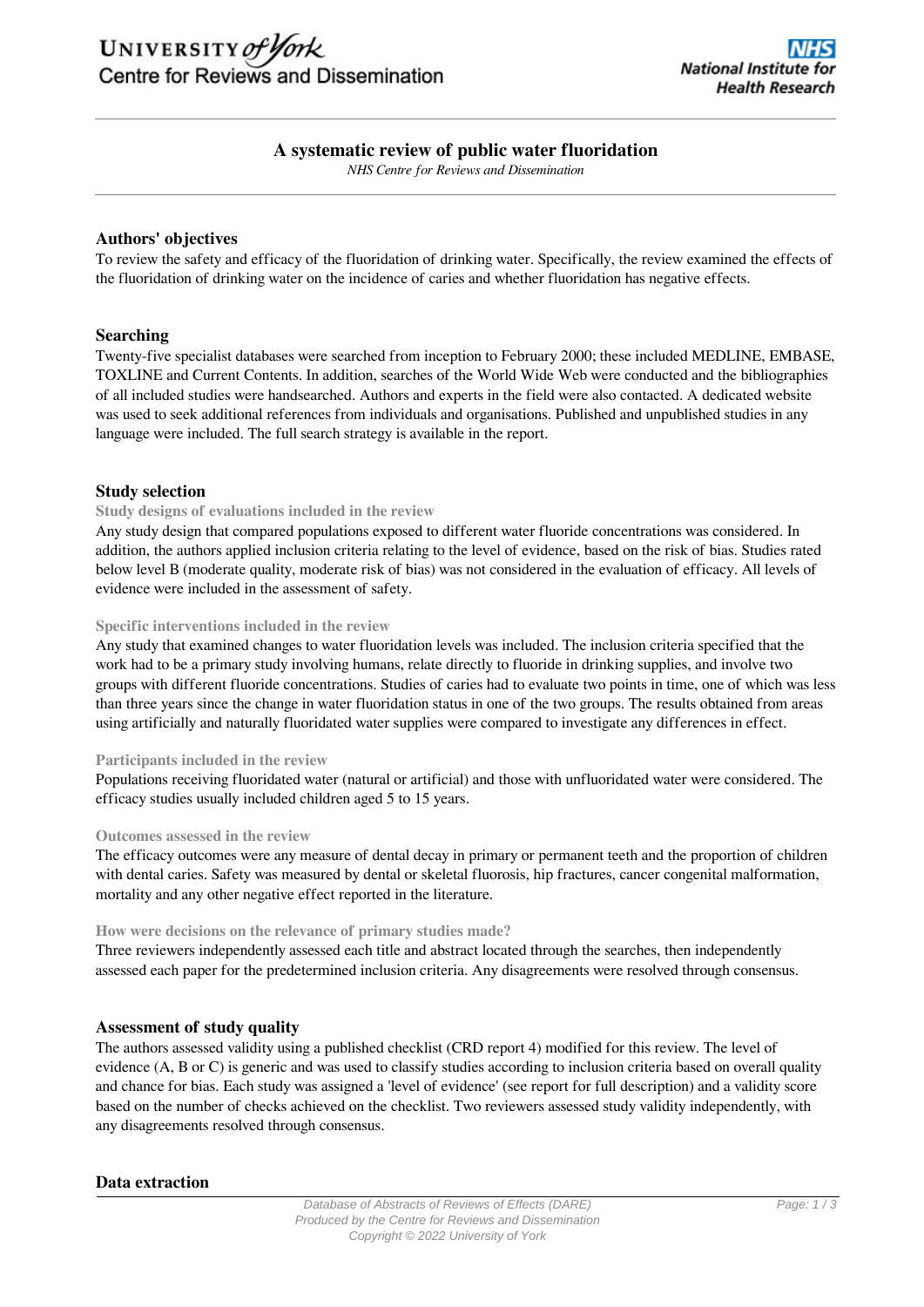# UNIVERSITY of York Centre for Reviews and Dissemination

The data extraction was performed independently by two reviewers and checked by a third. Any disagreements were resolved through consensus.

# **Methods of synthesis**

#### **How were the studies combined?**

Meta-analyses using random-effects models were used to combine the study results. A full description of the data analysis is provided in the report. A multi-level regression analysis was used to combine the studies and investigate the association between water fluoride concentration and the prevalence of dental fluorosis.

## **How were differences between studies investigated?**

Heterogeneity was investigated both visually, by examination of plots, and statistically with the Q statistic. Metaregression techniques were used to explain heterogeneity. Full details of the analyses are provided in the report.

## **Results of the review**

A total of 214 studies were included, none of which were of evidence level A (high quality, bias unlikely). The review included 45 before-and-after studies, 102 cross-sectional studies, 47 ecological, 13 cohort and 7 case-control studies.

Efficacy: there were 39 studies of moderate to low quality. Water fluoridation was associated with an increased proportion of children without dental caries (median increase 14.6%) and a reduction in the number of teeth affected by caries (median reduction 2.25).

Safety: there were 176 studies (88 dental fluorosis, 29 fractures, 26 cancer, and 33 other effects); the majority were of a low quality. A dose dependent increase in dental fluorosis was found. At a fluoride level of 1 ppm, an estimated 12.5% (95% confidence interval: 7.0, 21.5) of exposed people would have an aesthetically concerning fluorosis from these studies. However, there is a risk of bias towards overestimation due to a lack of assessor blinding in many studies. There was no clear association between fluoridation and bone fractures, cancers or any other adverse effects.

## **Authors' conclusions**

The evidence of a beneficial reduction in dental caries should be considered together with the increased prevalence of dental fluorosis. There was no clear evidence of other potential adverse effects.

## **CRD commentary**

This was a well-conducted review with a clear review question. The searches were described in detail and there were no language restrictions. The authors appear to have made extensive attempts to seek out all relevant studies. A validity assessment was conducted and was well described. The meta-analysis appears to have been conducted appropriately, and the authors' conclusions follow from the findings presented.

## **Implications of the review for practice and research**

Practice: The authors state that the evidence on positive and negative effects of water fluoridation needs to be considered alongside ethical, environmental, financial and legal issues when taking decisions.

Research: The authors state that future research should be carried out with appropriate methodology to improve the quality of the evidence-base.

## **Bibliographic details**

NHS Centre for Reviews and Dissemination. A systematic review of public water fluoridation. York: University of York. CRD Report; 18. 2000

## **Original Paper URL**